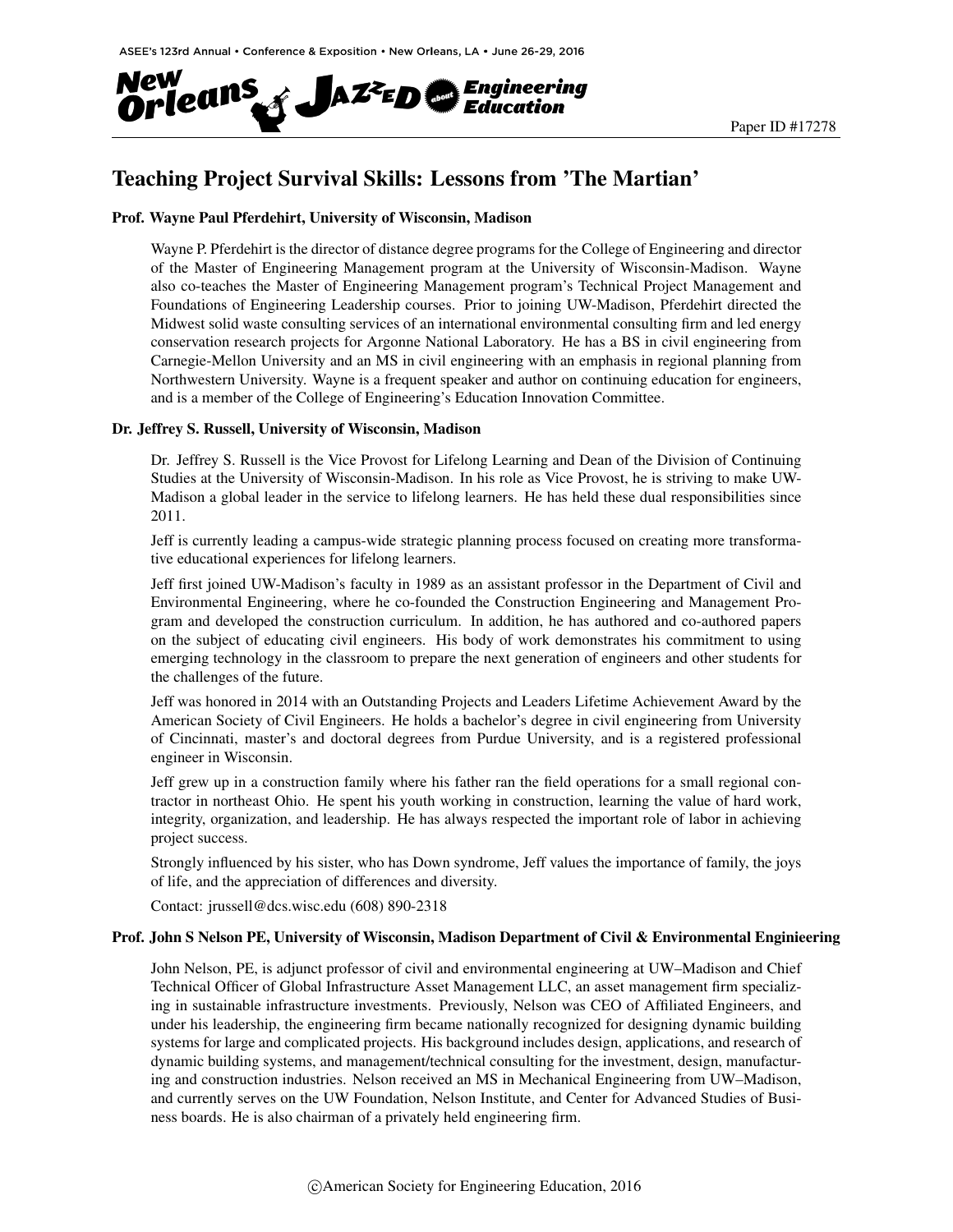# **Adapting Graduate Project Management Education for Practicing Professionals to the High-Stakes, Turbulent World where Projects Live or Die**

#### **Introduction**

The popularity of the movie  $<sup>1</sup>$  and book  $<sup>2</sup>$ , "The Martian," provide an interesting and helpful</sup></sup> launching point for reconsidering what it takes to be an effective project manager in today's world where projects must often adapt with agility to changing conditions or fail.

In "The Martian," astronaut, mechanical engineer, and botanist Mark Watney is left behind on Mars when the team needs to rapidly evacuate due to a sudden sand storm. Watney is presumed dead after being hit by flying debris and the team is unable to rescue his body before the ship needs to launch to avoid tragedy. Watney regains consciousness, only to discover has team has left and he needs to figure out some way to stay alive long enough, with very limited food, oxygen, and supplies, to possibly rendezvous with a return mission to Mars in four years. Realizing his predicament, Watney, speaking to his camera diary, says, "I'm gonna have to science the shit out of this."



*Figure 1: Photo, credit 20th Century Fox, Business Insider 3*

Watney's reaction is a life-or-death version of the reaction that real-world project managers feel at some visceral level when their projects take some major, unexpectedly bad turn. Virtually all projects, even those best planned, funded, and credit staffed, face these externally imposed dilemmas when world events, markets, or the forces of nature throw a major curve ball at a seemingly well-planned project.

Watney survives because he has education and experience that give him the needed science knowledge, but also because he has a deep reserve of courage, resilience, emotional intelligence, and effective adaptability to the challenge before him. Near the conclusion of the movie, Watney is speaking to a class of astronauts in training. Watney uses his experience to speak to the challenges that lie ahead for this new group of space explorers: "At some point, everything's going to go South on you. You're going to say, 'This is it. This is how I end.' Now, you can either accept that, or you can get to work. You have to solve one problem, and then solve the next problem, and then solve the next problem, and if you solve enough problems, you get to go home."

Perhaps you, like the authors, have heard experiences from engineers leading major, complex projects who have had their own moments of "This is it. This is how I (or my project/career) end." What can we as engineering educators do to best equip our students to prepare for those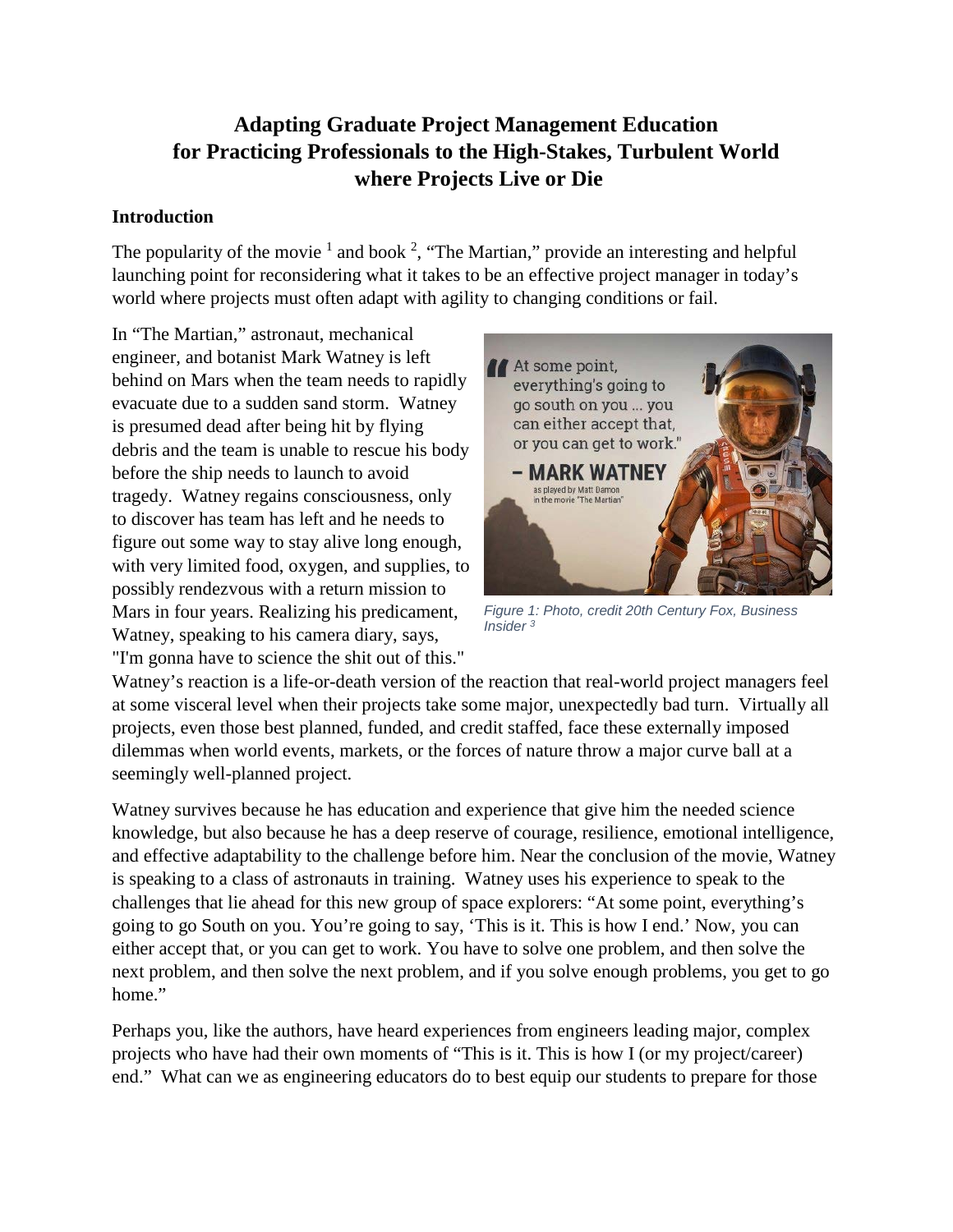moments and challenges, and have the knowledge, resolve, and adaptability to solve enough problems to get their projects home?

This paper explores that challenge and some related lessons that we, the authors, have learned and which we seek to continue to explore with like-minded educators and practitioners. Our goal is to find how best to prepare project managers that have both the deep knowledge and honed adaptability to navigate their projects and teams through tough, challenging crises that they are certain to experience. We don't pretend to have all of the answers, and invite dialogue and shared learning with fellow engineering management educators.

# **Background**

This paper draws upon the experience of the authors' research and practice, which informs how they teach a project management course for experienced, practicing engineers as part of the Master of Engineering Management MEM) program<sup>4</sup> at the University of Wisconsin-Madison. Key features of the subject program follow:

# Students

- All students are practicing engineers, working full-time, as they pursue their graduate studies. All entering students must have at least four years of professional practice. At present, students average about ten years of preceding professional experience, with some having as many as thirty or more years. This broad base of experience among students is actively engaged throughout the program for collaborative, authentic learning grounded in real-world experience.
- Students range in positions from project engineers, to project managers, to chief executive officers of engineering organizations. The unifying goal is that all seek to be more effective managers and leaders.
- All admitted students have at least a B.S. from an ABET–accredited engineering program. Some students have subsequent engineering masters or PhD degrees, and occasionally MBA's; these students are seeking to complement their technical or general business skills with advanced engineering management knowledge and abilities.

# Program Design

- The MEM program employs a cohort design in which up to 30 students are admitted each year, and the group progresses through a fixed curriculum as a cohesive, well-supported learning community. Courses are designed to enable students to customize their learning through the selection of individual and team projects in each course.
- All courses employ a problem- and project-based curriculum. Students pursue and apply their learning through required discussions with colleagues at their workplace, critiquing current practices, and applying appropriate new approaches to their real workplace projects and teams.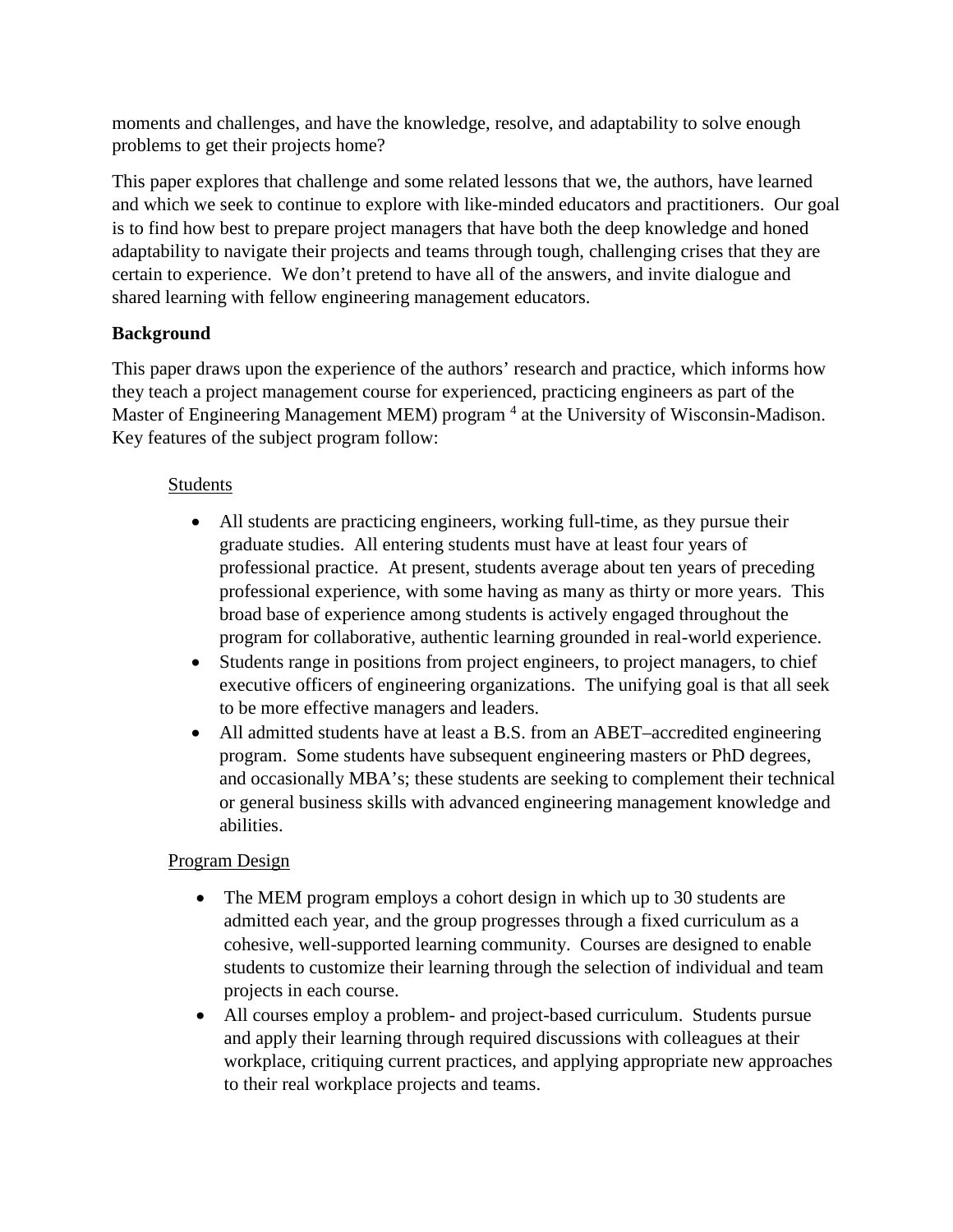- Instructors intentionally, actively engage the experience and expertise of students, all of whom are experienced engineers leading real projects, as part of each course's learning. Student-student interactions occur as part of team assignments, asynchronous discussion forums, and student-led presentations during course web conferences.
- All courses have live, weekly web conferences, which enable high, meaningful interactions between faculty and students. Web conference are designed as interactive presentations and discussion, typically including student-led sharings regarding best practices, tools and strategies.
- The program's curriculum is listed in Table 1.

## **Table 1: Master of Engineering Management Curriculum**

- Foundations of Engineering Leadership
- **Technical Project Management** (course addressed by this paper)
- Management Accounting
- Effective Professional Communications
- Engineering Problem Solving with Computers
- International Engineering Strategies and Operations
- Engineering Applications of Statistics
- Quality Engineering and Quality Management
- Applied Leadership and Management of Engineering Organizations
- Independent Reading and Research in Applied Engineering
- Summer Residencies (two; each 1 week)
- Strategies, Tools, and Practices for Effective Learning and Professional Practice
- **Electives** 
	- o Creating Breakthrough Innovations
	- o Key Legal Concepts for Professionals
	- o Effective Negotiation Strategies and Principles

### Program Track Record

- The Master of Engineering Management program has graduated over 400 engineering leaders since its inception in 1999. The program's effective combination of structure and flexibility have enabled students to achieve 95% ontime degree completion over the program's first 15 graduating Classes.
- The quality of education offered by the MEM program has been recognized by major awards from the Sloan Consortium<sup>5</sup>, the University Continuing Education Association  $6.7$ , and the U.S. Distance Learning Association  $8$ . In selecting the program for its Distance Learning Community of Practice Program of Excellence Award, UCEA judges said:

*"The program is as good as it gets as a model of the development, implementation, and maintenance of a distance education degree program. This degree does everything by the best practice book, such as extensive literature*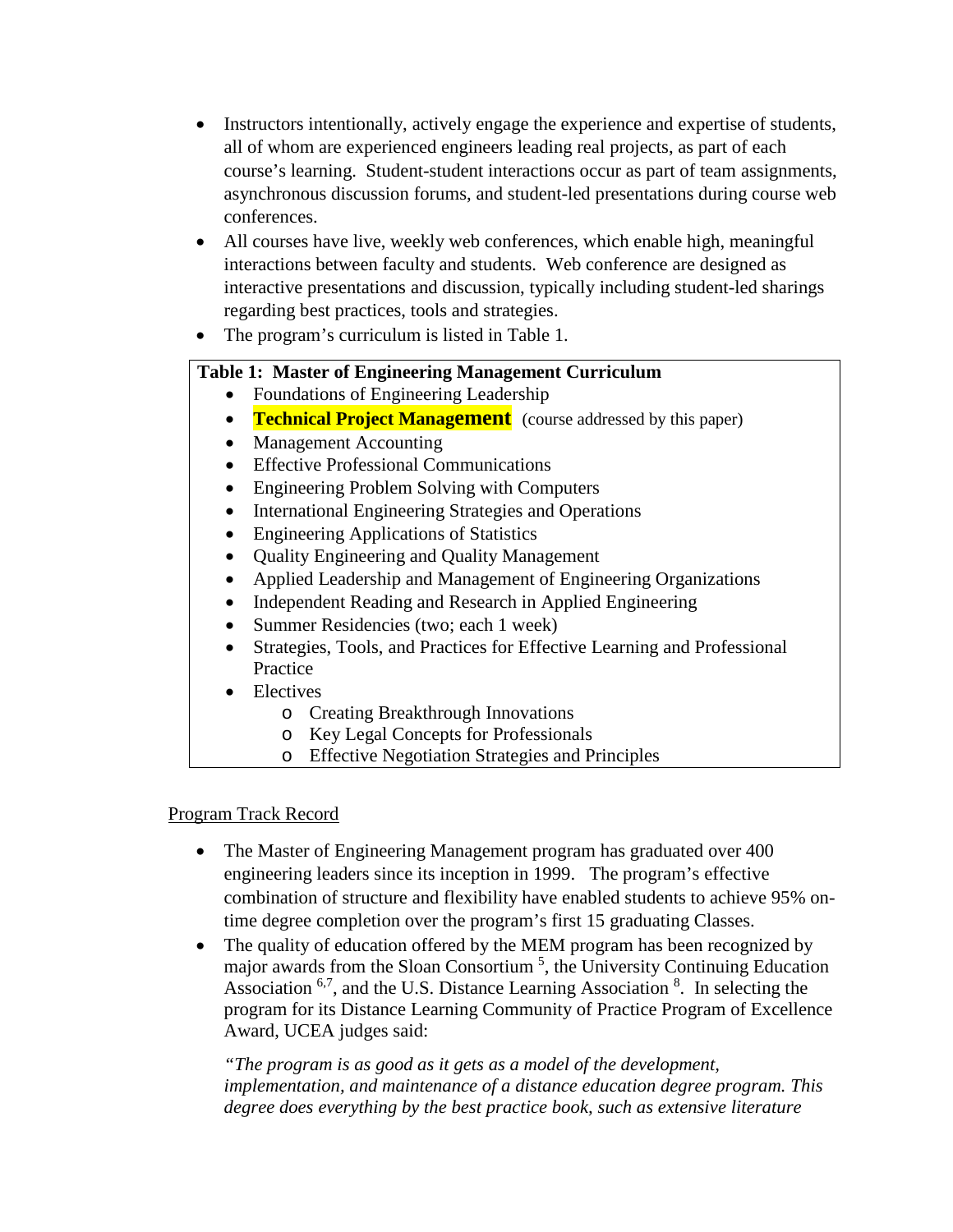*review and surveys to initiate the courses, careful selection of technology for each pedagogical task, development of intense group cohesiveness within the cohort and piloting each course for a semester before it is offered in the degree program."* <sup>6</sup>

#### **The Course: Technical Project Management**

The course examined in this paper is Technical Project Management, a 3-credit graduate course available only to practicing engineers enrolled in the Master of Engineering Management program. Course weekly topics, and the elements of a semester-long team project are shown in Figure 2.



# **EPD 612 TPM Fall 2015**

**Team Project Timeline** 

*Figure 2: Course Elements of Technical Project Management*

A key part of the course is the semester-long team project. At the preceding Summer Residency session on campus, students are divided into teams of three or four students. Teams are formed to include members of different organizations, cut across different geographic and cultural boundaries, and group students with similar interests (e.g., capital projects, software/information technology (IT) projects, and product development/manufacturing projects). Students choose a major, actual project at one of their workplaces to form a case study for the team's applied learning. Over the course of the semester each team will prepare: (1) a proposal, which details the project charter; (2) a plan detailing the team's organization and approach to the case study; (3) a strategic analysis addressing how to best ensure project success; (4) a plan detailing the project's proposed organization, schedule, and budget; (5) a recovery plan that addresses a major unexpected crisis in the project; and (6) a team presentation and (7) final report prepared for an executive review committee. Teams are required to self-assess their functioning on two occasions during the semester and to share what they are learning about improving their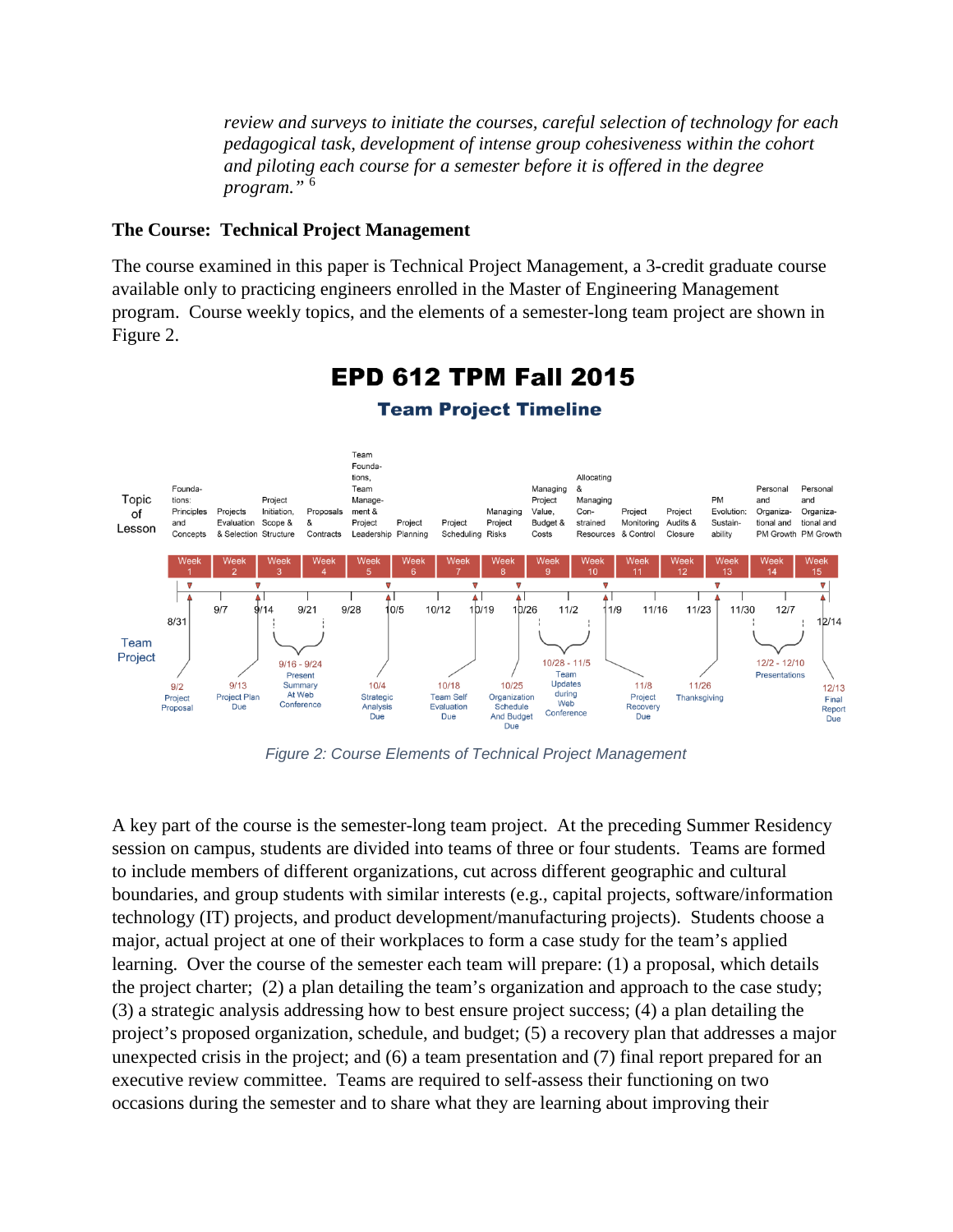teamwork with the rest of the class. Consistently, these graduate students, all of whom have considerable professional experience, say the course's team project, while very challenging and time-consuming, is a high quality learning experience that sharpens their project management skills and their abilities to effectively collaborate virtually as members of a geographically distributed team.

#### **Re-Examining Projects and Project Management**

Despite significant advances in project management theory, education, and standard practices, far too many projects still fail to deliver expected results. The Project Management Institute's latest survey of projects<sup>9</sup>, summarized in Figure 3, shows that only 62% of surveyed projects met original goals or business intent, with only 53% completed within the original budget and 49% completed on time.



*Figure 3: Consistent Project Success Remains Elusive Source: PMI, 2016 <sup>9</sup>*

Matta and Ashkenas, in an insightful article on project failure in the Harvard Business Review, <sup>10</sup> note that:

*Big projects fail at an astonishing rate … The problem is, the traditional approach to project management shifts the project teams' focus away from the end result toward developing recommendations, new technologies, and partial solutions. The intent, of course, is to piece these together into a blueprint that will achieve the ultimate goal, but when a project involves many people working over an extended period of time, it's very hard for managers planning it to predict all the activities and work streams that will be needed.*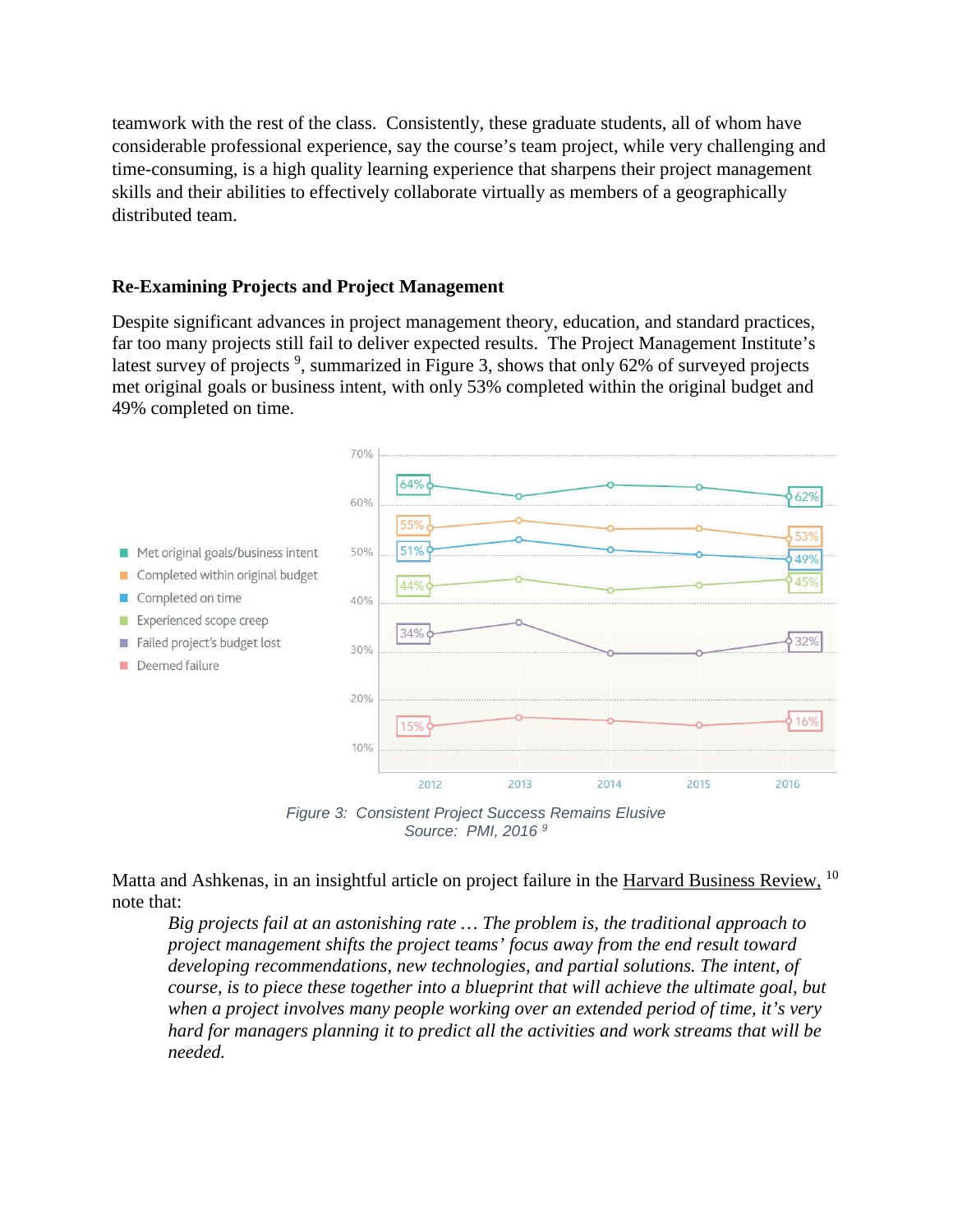*Managers use project plans, timelines, and budgets to reduce what we call "execution risk"— the risk that designated activities won't be carried out properly—but they inevitably neglect these two other critical risks—the "white space risk" that some required activities won't be identified in advance, leaving gaps in the project plan, and the "integration risk" that the disparate activities won't come together at the end. So project teams can execute their tasks flawlessly, on time and under budget, and yet the overall project may still fail to deliver the intended results.*

Matta and Ashkena's observations about project failure suggest:

- Traditional project management practices often lose focus on value-based outcomes, diverting that focus to push-driven activities that may, in the end, deliver little customer value.
- In complex problems, it is very difficult, at the start of a project, to identify and plan for all needed work, risks, and possible adjustments.
- Even when the "project plan" is executed flawlessly, the project may not deliver the desired outcomes. Needs of stakeholders, market conditions, and other externalities may have required a mid-course correction that was not taken.

The bottom line here is that we often fool ourselves by thinking that project success is best ensured by developing the perfect project plan, then ensuring that all project partners know and follow the prescribed plan. The reality is that we rarely know the future as well as we think we do, project circumstances change, and unless our project strategy and plans adapt, we are liable to miss the moving target of project success. Project management educators know and experience that in their lives and projects daily. However, too often our teaching of project management fails to fully embrace this reality and prepare our students to succeed in a world of projects that shift frequently and often unpredictably in project requirements, resources, and time demands.

The importance of intentionally building team capacity for adaptability and agility was reinforced by a recent Project Management Institute study. As summarized in Figure 4, PMI concluded<sup>11</sup> that an intentional focus on building and supporting organizational agility significantly increased projects' likelihood of: meeting project goals (from 56% to 78%); being completed within budget (from 45% to 66%); being completed on time (from 42% to 64%); and meeting project return on investment (from 38% to 63%).

Most modern projects live in what Peter Vaill has describes as, "permanent whitewater" <sup>12</sup>. Whitewater is churning, constantly changing, often unpredictable, and potentially dangerous. The authors have found the image of whitewater to be particularly helpful when talking with students about facing the challenge of complex, robust projects. When approaching a dangerous or new set of rapids, whitewater canoeists will scout the rapids. They do so by grounding or tying their boats to shore, then walking along shore to the bottom of the rapids. From the end of the run, the canoeists look upstream and try to determine at least one safe passage from the beginning to end of the rapids. Unless at least one safe path and set of maneuvers can be found, the canoeists will need to portage their canoe by land around the rapids. If a reasonably safe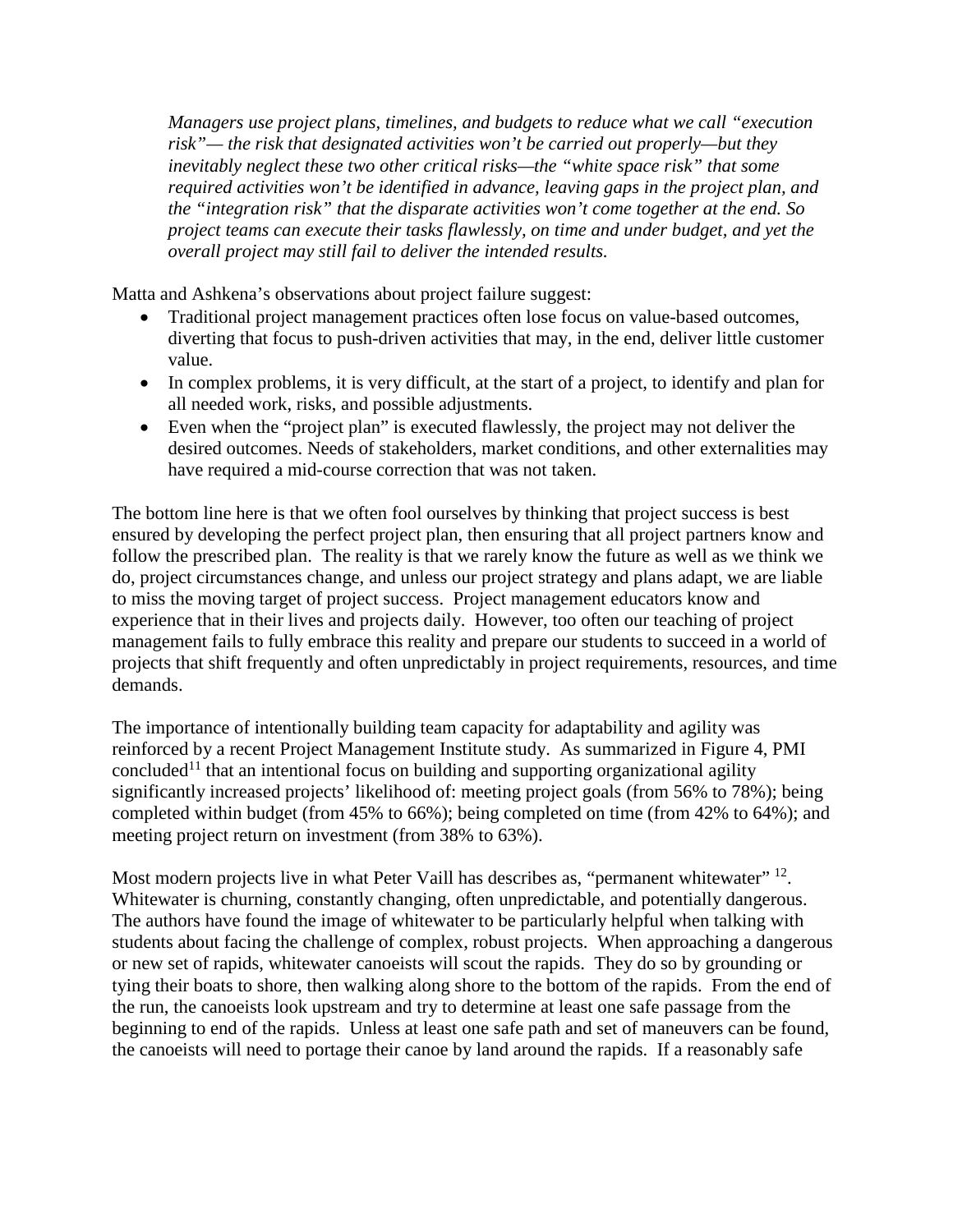

route can be identified, the canoeists will walk upstream to their launch point, stopping occasionally to take a better look at key transitions to plot their maneuvers just upstream of those points. The whitewater navigation analogy reminds us that:

- The best view of project requirements is from the end, looking upstream. From there we can "pull" plan our best set of moves.
- As we walk upstream from the end, key transitions (milestones) can be identified and the associated preceding moves planned.
- Ultimately success of the voyage will not be determined whether the exact planned path and associated maneuvers are followed, but whether the canoeists, canoe, and equipment make it safely to the bottom of the rapids.
- Good planning by experienced scouts, who have learned how to read rapids is important to discern whether the rapids are navigable. These skills, plus the practiced abilities to quickly shift course, provide a well of talents that the canoeists will need to draw from as their decent through the rapids unfolds. A similar deep pool of skills and experience gave Mark Watney the ability to adapt to his whitewater experience on arid Mars.

#### **Evolution of What and How We Teach**

As described earlier, the authors teach graduate project management to students who are all working professionals, most with considerable to extensive project management experience.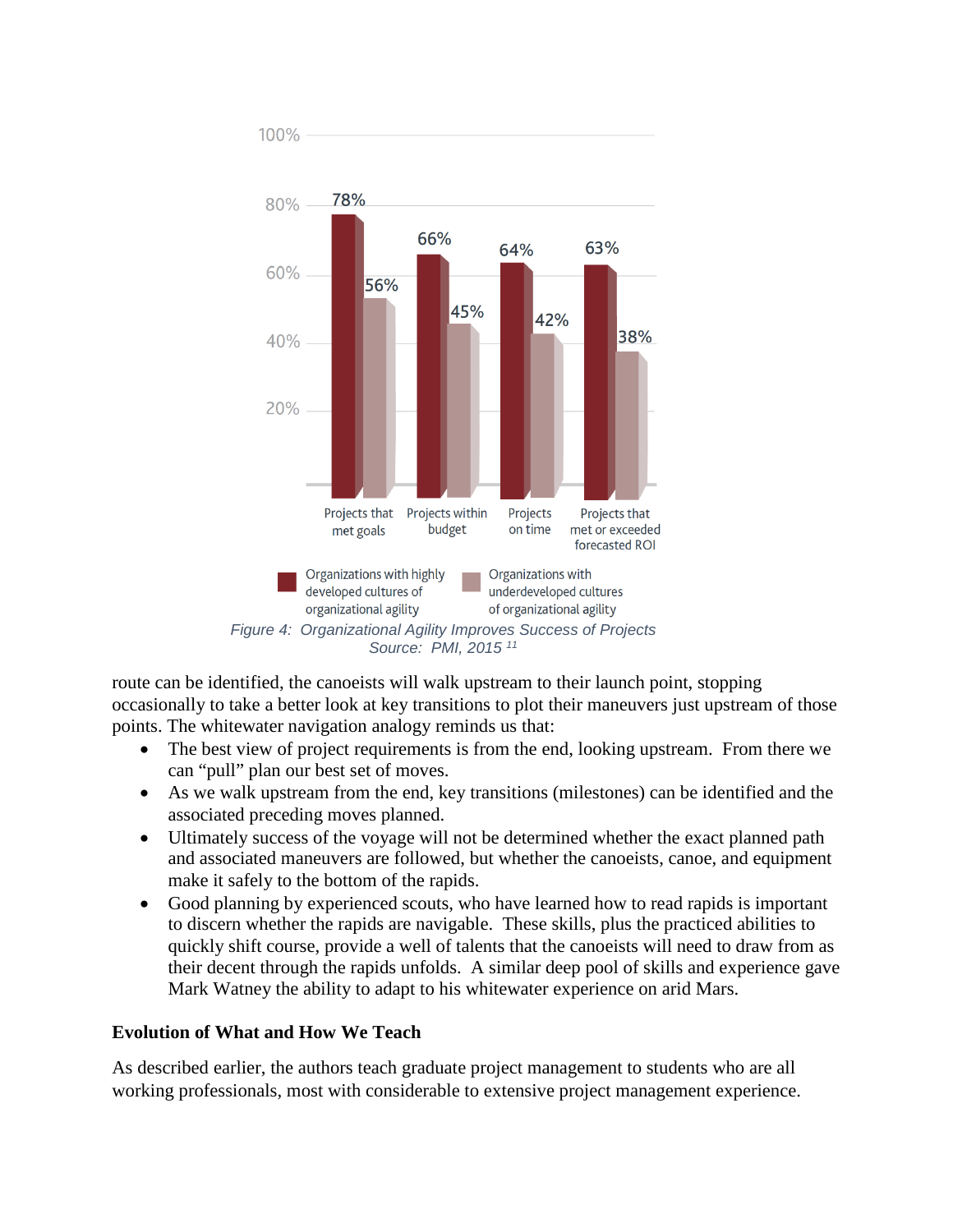These, like nearly all adult learners, want education that is authentic, relevant, immediately applicable to their work, and substantiated by experiences of their own or credible peers <sup>13,14,15,16</sup>. As the authors have taught this course over the past eight years, a shared, consistent goal and commitment to our students has been to make the course "authentically real," speaking directly to the experiences and learning goals of these project-experienced professionals. Following is a brief description of a few key ways in which our teaching of effective, real project management has evolved.

#### An Emphasis on Living Order

"Living order" is a concept that the authors have found helpful in exploring the definition of project success and how to best strategize to achieve success. Alex Laufer has written extensively about living order and its application to project planning and management <sup>17</sup>. Laufer draws upon the French philosopher Henri Bergson's 1907 book, Creative Evolution <sup>18</sup>, describing Bergson's two orders in this way:

*Bergson claimed that there is no such thing as disorder, but rather two sorts of order: geometric and living order. While in "geometric order" Bergson related to the traditional concept of order, in "living order" he referred to phenomena such as the creativity of an individual, a work of art, or the mess in my office."*<sup>19</sup>

Applying these two forms of order to projects, Laufer writes:

*…all projects aim to reach a perfectly functioning product with geometric order. At the start, they may face great uncertainty – living order – that does not completely disappear over the entire course of the project. Gradually, some parts of the project approach geometric order, though in an era of 'permanent white water,' the project as a whole does not assume geometric order until late in its life.* <sup>20</sup>

As applied to projects, the concept of living order recognizes that projects happen in dynamic environments. The occurrence of unexpected events should be understood as a part of most projects' life cycle. Project managers, their teams, their culture and practices should highly value the agility that is needed to anticipate and adapt to change. Strategies and plans must remain flexible and need to intentionally incorporate practices that enable the project team to learn from each step and adjust, just like the whitewater canoeist adjusting his planned course as the route unfolds.

Mark Watney's mission to Mars, meticulously planned by NASA, seemed to be proceeding in predictable, geometric order. An unexpectedly severe dust storm and accident threw the mission into a living order that required expertise, agility, and a commitment to learn as Watney broke the seemingly impossible challenge into problems he could successively tackle.

We will return to the consideration of living order and its application to project managements after addressing lean management practices, a second major evolution in the authors' approach to teaching project management.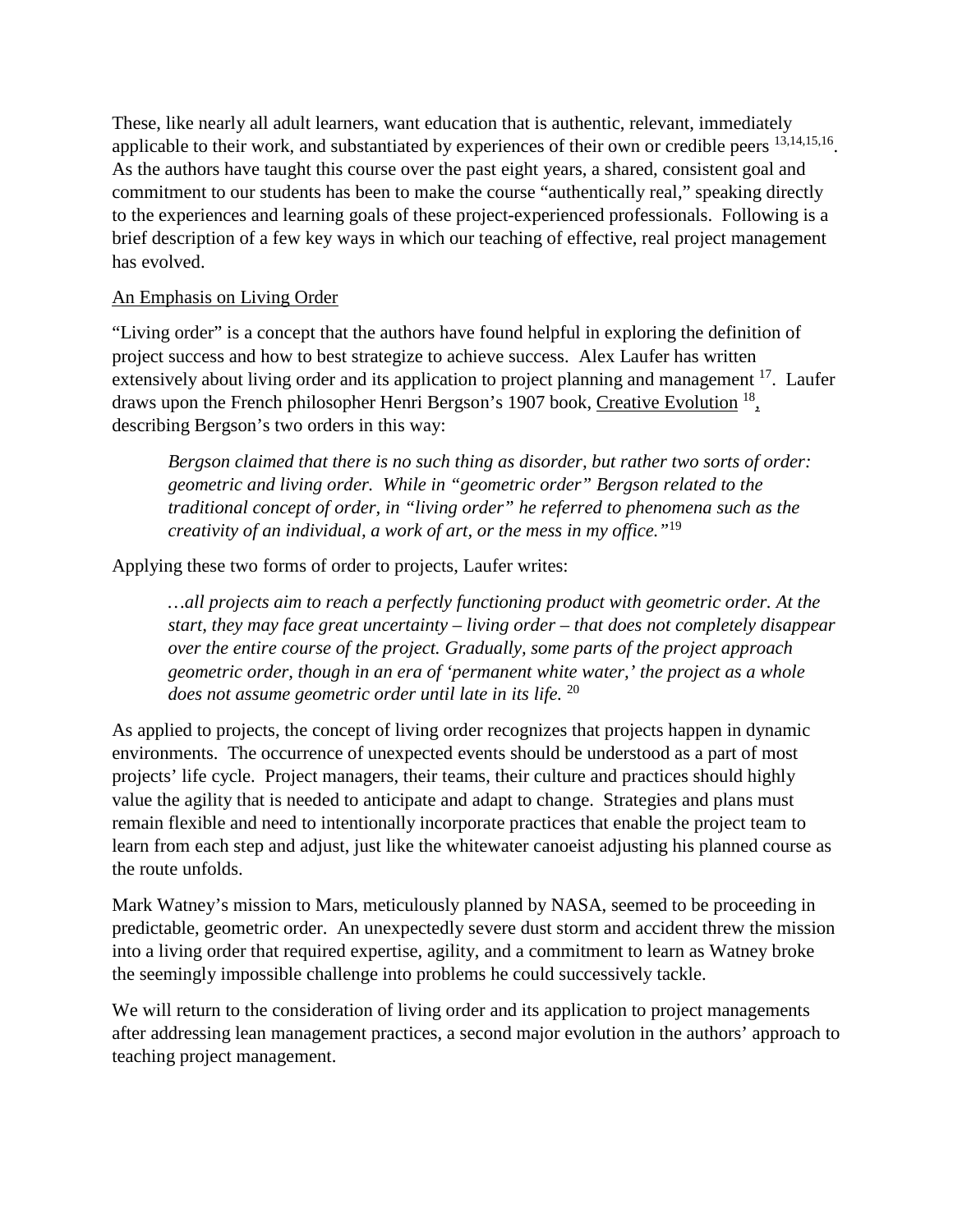## Integration of Lean Management Strategies and Practices

Lean management practices are foundational for leading global manufacturers in America  $21, 22$ . These practices have systematically identified and attacked waste, defined as anything that does not add value. A primary change in manufacturing operations is that processes are driven by pull from customer orders, rather than a push to create available inventory.

Increasingly, project management practices are seeking to integrate lean thinking into project practices. A good example is the adoption of agile project management in software development, placing increased value on intermediate, working code than comprehensive, documented, complete systems. Nevertheless, most legacy project management systems and practices continue to rely on push-oriented activities that fail to capture efficiencies that can be gained from pull-driven, value-focused strategies <sup>23</sup>.

Watney was forced to practice ultimate lean project management. His resources, using normal practices, would not enable him to survive until help might arrive. He needed to ration and find ways to reuse every waste in a way that would sustain life.

The authors have adapted their teaching to explore with students how lean principles and practices can be integrated into every project. A helpful resource that the instructors use for readings of example strategies and practices is, the joint MIT-PMI-INCOSE Guide to Lean Enablers for Managing Engineering Programs<sup>24</sup>. The following six lean management principles were adapted from Lean Enablers and are used as the basis for discussion with students during each week's web conference:

- Focus on project value as defined by customer stakeholders
- Clearly map the value stream and eliminate waste
- Optimize the flow of work through planned, streamlined, value-adding steps
- Use pull-based project planning and scheduling
- Create and foster a culture of pursuing perfection, while not allowing perfection be the enemy of the very good
- Show respect in relationships with team personnel and partners

# A New Course Roadmap

To help students holistically visualize throughout the semester the integration of living order concepts, along with increased emphasis on lean practices, the authors developed a new Course Roadmap, shown in Figure 4. The Roadmap shows:

- The theme for each of the course's 15 weeks.
- A separate "swim lane" for geometric order and living order. The swim lane shows for each week how management by living order and geometric order might offer differing approaches and practices.
- A vertical band showing how lean practices apply to the theme for that week, applicable to both geometric and living order approaches to project management.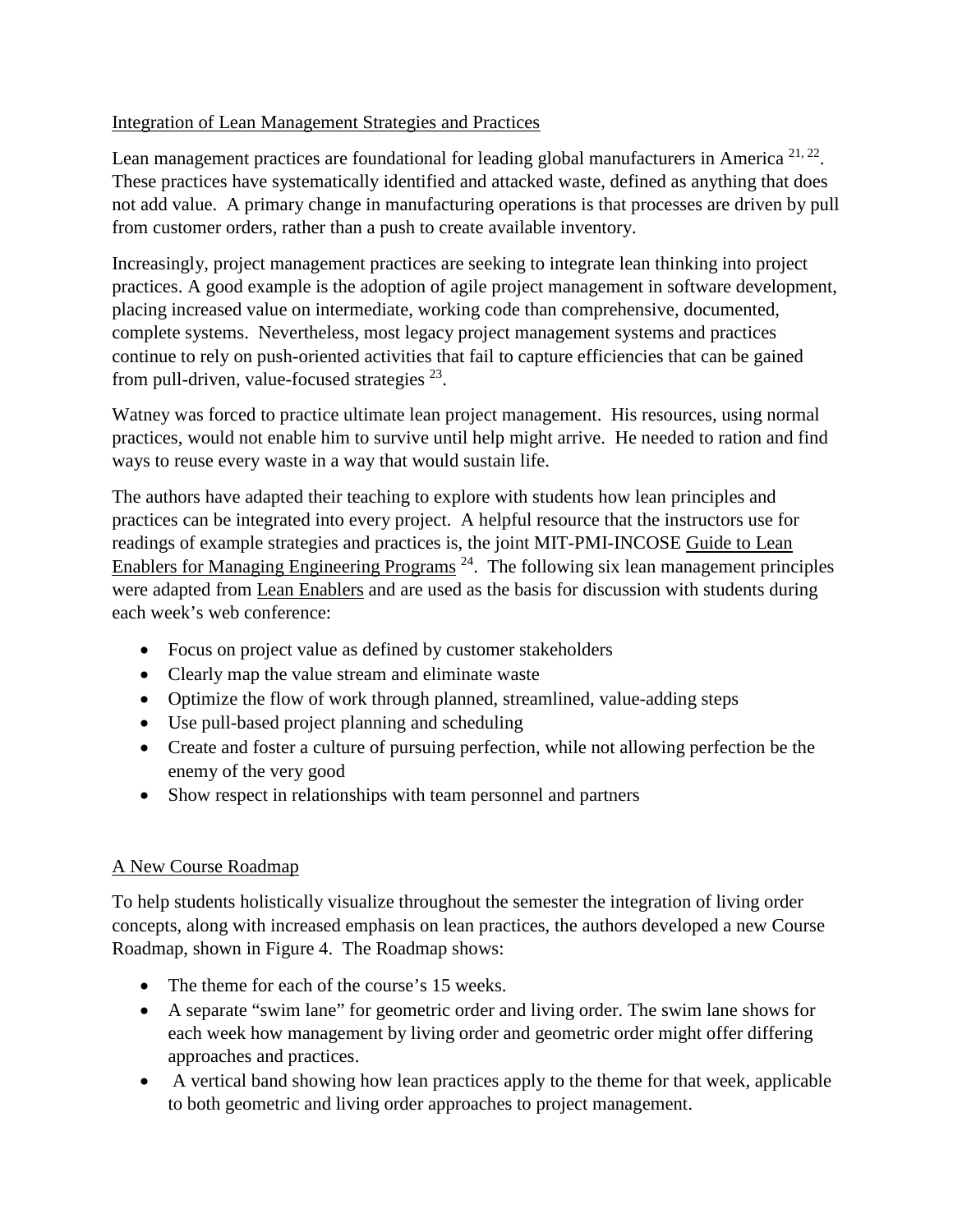The Course Roadmap is re-presented at the beginning of each week's web conference, reminding students each week where we are in the overall progression of the course, and providing a launching point for exploration of geometric and living order applications, bridged by relevant lean management practices.



# **Master of Engineering Management (MEM) TPM COURSE ROADMAP**

*Figure 5: Course Roadmap for Technical Project Management* <sup>25</sup>

# Examples of How the Course Roadmap is Applied in What and How We Teach

Our teaching and working with practicing engineers continues to inform and evolve what and how we teach as we interact with students and their real-world projects. While we continue to teach fundamental project management concepts and tools, much more of our emphasis is placed on application of these tools and concepts in a project environment that requires a willingness to embrace ambiguity and turbulence, and to confidently, strategically lead their teams through a stream of predictable and unpredictable challenges.

Following are a few examples of how we have adapted our curriculum and its instruction to meet the highly application-focused needs of these experienced engineers we are privileged to serve as teachers.

1. Planning and Scheduling

Traditionally, much of the Planning and Scheduling lessons in this course focused on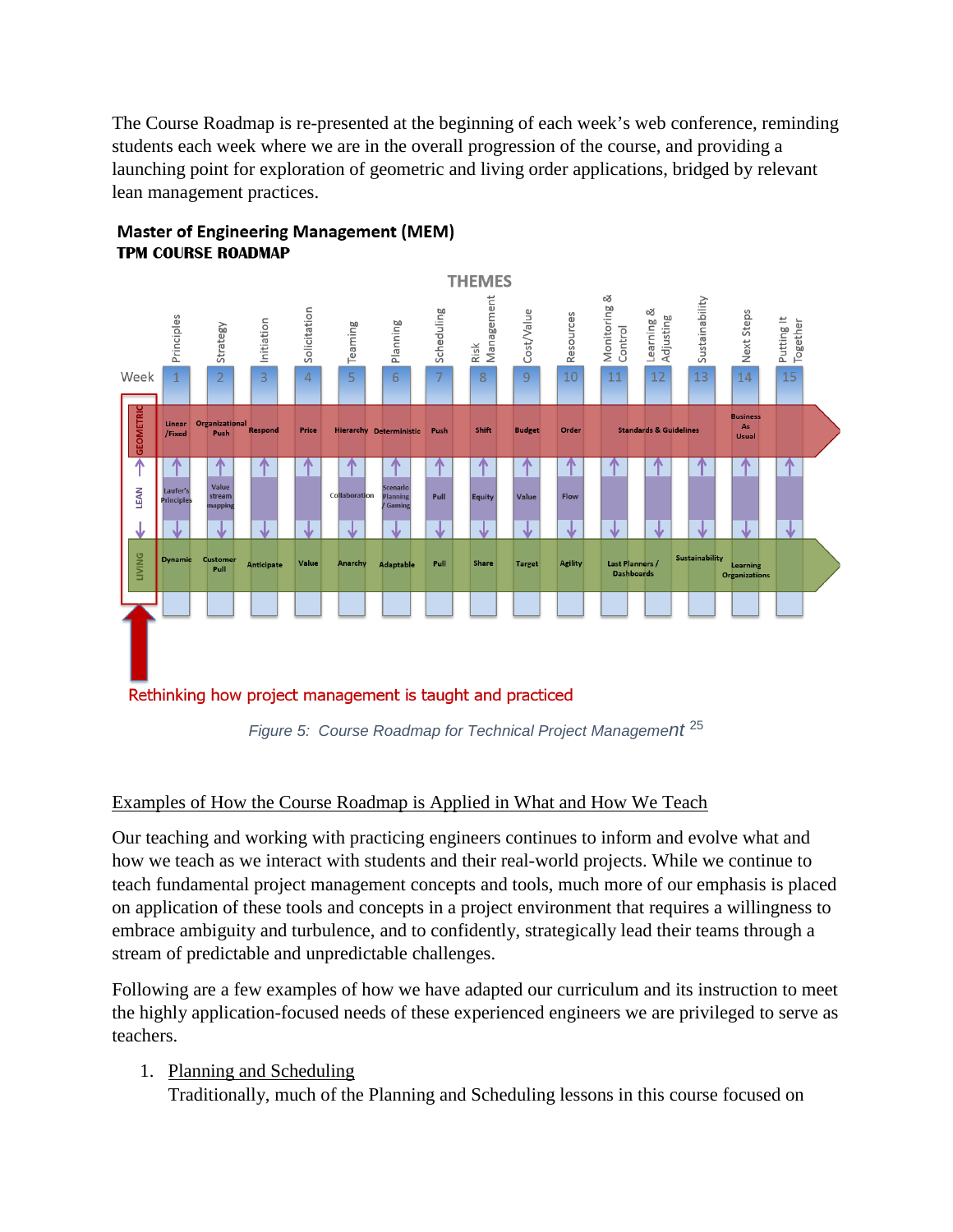development of a project network and corresponding analyses, including forward and backward passes, calculation of activity slack, activity-on-node and activity-on-arrow exercises, and analyses of critical and near-critical paths. We still cover all of these concepts (except activity-on-arrow networks), though we place these concepts within a larger, application-focused context. It is vitally important that a project manager understand that by identifying a project's critical path he/she can see those tasks that control the project's duration, and can therefor give special focus to the on-time completion of those tasks. Understanding that concept, and enabling one's team to apply it to projects simple or complex, is far more important to the career success of *most* practicing engineers than being able to run sophisticated optimizations of activity networks.

A helpful perspective on this topic is found in the words of statistician George Box, who said, "Essentially all models are wrong, some are useful." <sup>26</sup> We help students see the value of critical path analysis in focusing theirs and their team's attention, and in identifying slack that can be used for a project's advantage. At the same time we caution about being overly rigorous in adhering to a detailed pre-launch schedule, when adjustments along the way may be to the project's and team's advantage. During live web conferences and in the asynchronous discussion forums, we discuss practical situations in which students are making judgment calls about adhering to a predetermined path versus adjustments made on the basis of midstream-acquired intelligence.

We have also modified our teaching of project planning and scheduling to emphasize lean management principles. A key principle here is teaching students to begin their planning and scheduling from the end of the project rather than the beginning. The goal is to ingrain pull-focused thinking and planning. We ask students to consider what is the final major task to be completed to consider the project successfully completed. What then is the next major upstream milestone, and what has to occur between the two to ensure successful completion? Then keep working upstream, major milestone to major milestone, to the beginning. The result is a high-level plan pulled by project value rather than a plan driven by conventional ordering of activity. The difference is usually expressed in more integrated, cross-team collaborative work rather than serial hand-offs and repeated review-revise cycles.

We then examine how an overall plan and schedule for a project is often best implemented through a series of time-related windows. For example, schedule windows for a construction project could include:

- A phase window (typ. 3 months), which starts from a completed set of work and moves backward to lay out what needs to be done to get there;
- A look-ahead plan (typ. 3 weeks), which addresses planning for materials delivery and pre-work;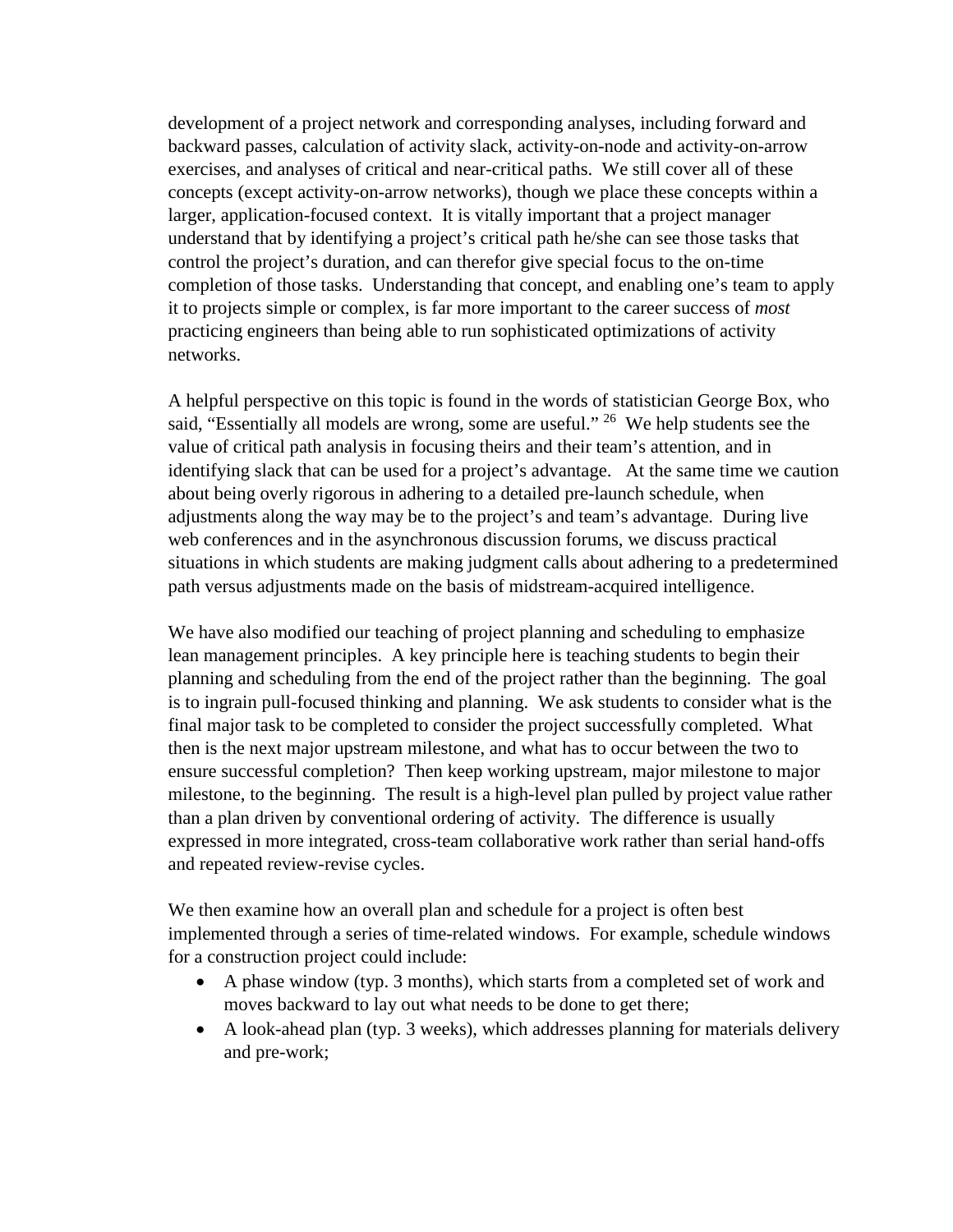• A weekly work plan, conducted with all active project partners at the end of each week and commits to what should be done and can be done. Success is measured each week in terms of how well the week's commitments were met.

We explore alternative models for frequent review and adaptation in other types of projects. For example, we explore stage-gate phased project planning and scheduling for new product development. Correspondingly, we explore how sprints are used within scrum agile project management for productive cycles that produce results and continually refine project focus.

We also discuss with students about how the specificity and use of schedules need to be adapted to the needs of the project and the culture of the members of the team. Team members need to have enough information to know: what they need to do; when they need to do it; and how their efforts fit into the bigger picture. Information that is insufficiently detailed or overly ambiguous information fails to give needed direction to project team members. Conversely, too much unfiltered information may cause team members' eyes to glaze over and fail to focus on priorities for their attention. We discuss how some teams and projects are more like large orchestras, and need highly scripted, detailed schedules to enable coordinated, successful completion. Other teams and projects may thrive more like jazz ensembles, in which highly trained specialists function best with a general plan and schedule, improvising details along the way.

Students apply what they learn about planning and scheduling through individual assignments and through their major team project. As part of their team project students collaboratively develop a work breakdown schedule, an organizational breakdown schedule, a corresponding activity network, and critical path analysis. Students then introduce a realistic major upset to the project that will cause the project schedule to be reduced by at least 20%, and assess options and propose a project recovery plan to a fictitious project executive committee for approval.

#### 2. Project Cost and Value

Previously this lesson was titled "Project Budgeting." We revised the lesson's title to "Project Cost and Value" to reflect that: 1) in the end, project sponsors care far more about how much the project cost than its original budget; and 2) the most important monetary consideration for project managers is delivering owner/sponsor-defined value.

In this lesson, we spend considerable effort discussing project value. Effective project managers have thoughtful, probing discussions with project sponsors of project value. Every project has deliverables, whether that be a facility, a product prototype, or functioning software. The goal, however, is to produce project outcomes; e.g., a hospital that provides regional care for children, a refrigerator that is x% more efficient, or an enterprise management system that supports increased asset management. Project managers deliver value to their clients when they help those clients clearly articulate the whole life value (see Figure 6) of the project they are planning to fund. These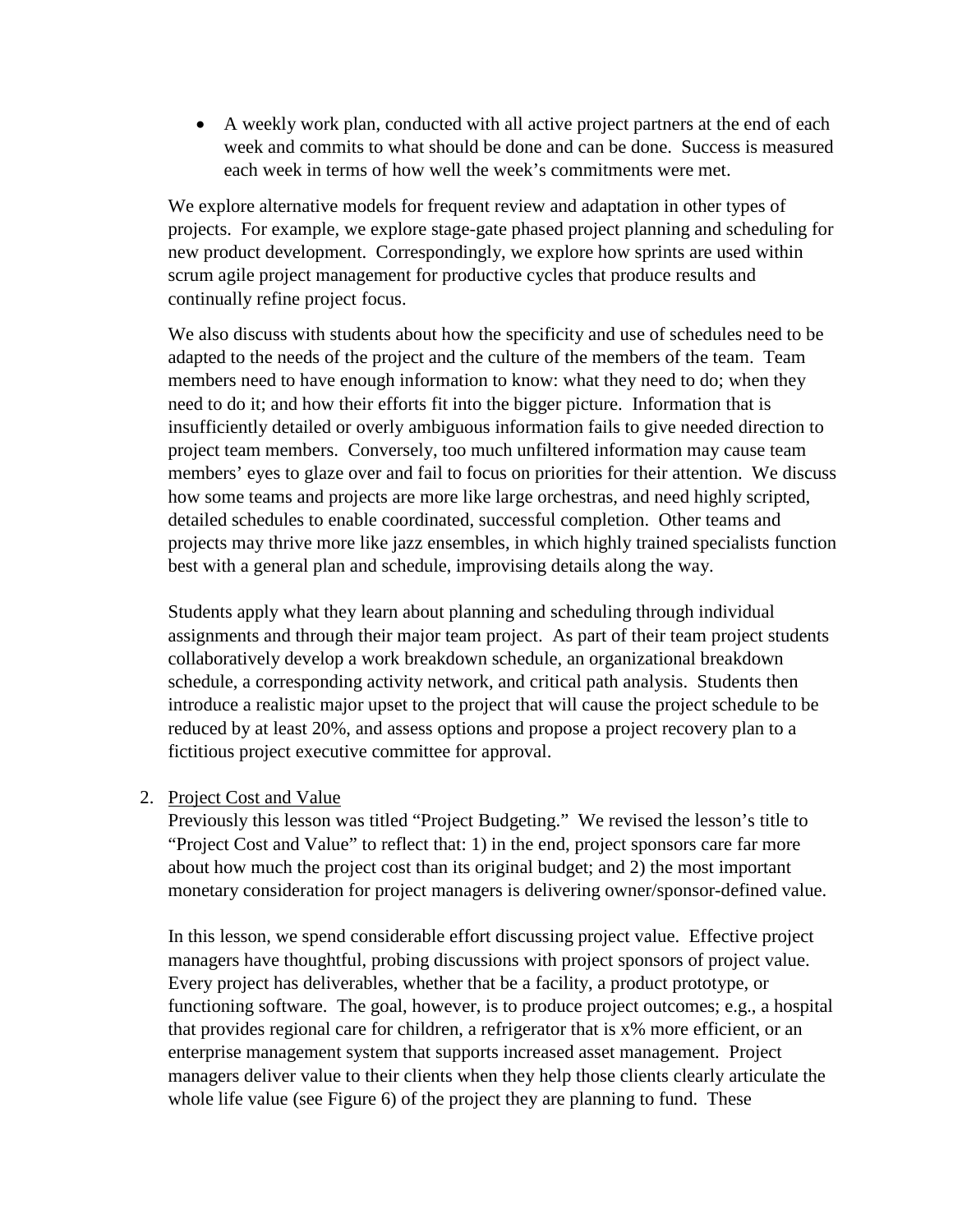discussions help to establish a budget in line with the project's value, and help to clarify particularly important aspects of a project's value. For example, the value of the pediatric hospital is not defined in x thousand square feet of floorspace, but in terms of, for example, the facility's ability to enable care for certain numbers of various levels of patients and its supporting a target number of various types of operations over a defined lifetime. Ancillary elements of the facility will have less contribution to core project value and may be more subject to cuts if cost reduction measures are later required.



*Credit: Mossman, Ballard, & Pasquire, <sup>24</sup>*

As part of this lesson, the course teaches bottom-up and top-down cost estimation, with an emphasis on an integrated, iterative process. In addition to improving accuracy of results, this approach builds buy-in from all involved project partners. This message reinforces that conveyed during the planning and scheduling lessons: get all partners meaningfully involved as early as possible in project development. Enable the project to benefit from their expertise and develop a shared understanding and commitment to overall project success, not just to their portion of the project.

A concept that we present and explore in this lesson is target-value budgeting and design. The focus in this approach is to establish a budget based on a clear understanding of project value, then allow that value-based target drive design and implementation decisions. In the words of the Lean Construction Institute  $28$ .

• *Target-Value Design (TVD) turns the current design practice upside-down.*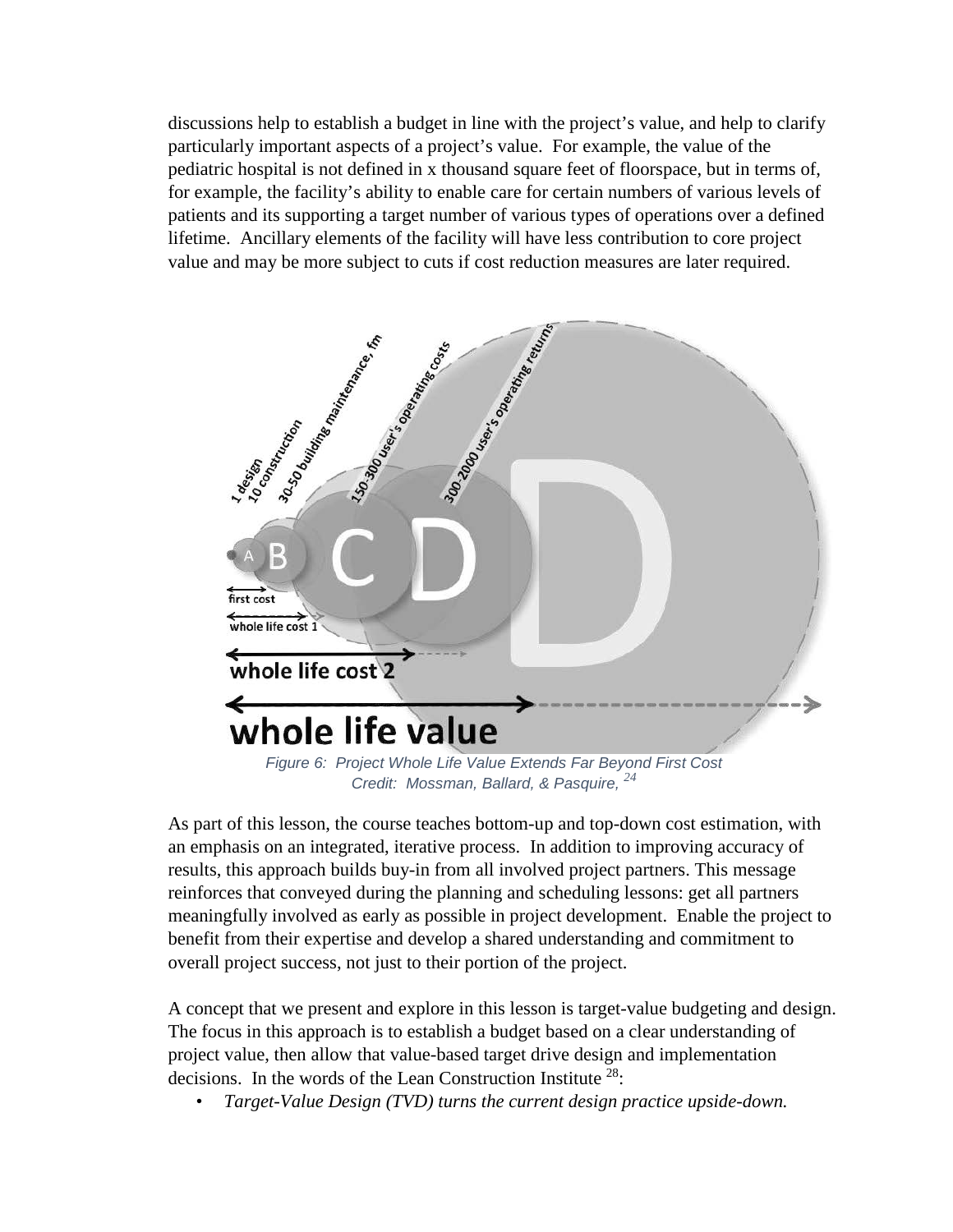- *Rather than estimate based on a detailed design, design based on a detailed estimate.*
- *Rather than evaluate the constructability of a design, design for what is constructible.*
- *Rather than design alone and then come together for group reviews and decisions, work together to define the issues and produce decisions then design to those decisions.*
- *Rather than narrow choices to proceed with design, carry solution sets far into the design process.*
- *Rather than work alone in separate rooms, work in pairs or a larger group faceto-face.*
- *TVD offers designers an opportunity to engage in the design conversation concurrently with those people who will procure services and execute the design.*

As part of the discussion of target-value design, we discuss an example of its application in an actual construction project, depicted in Figure 7.



*Credit: The Boldt Company <sup>29</sup>*

This example illustrates how:

- An initial target cost (\$13,100,000) was set by the project sponsor
- The initial estimated costs, exclusive of contingencies, were slightly above the target cost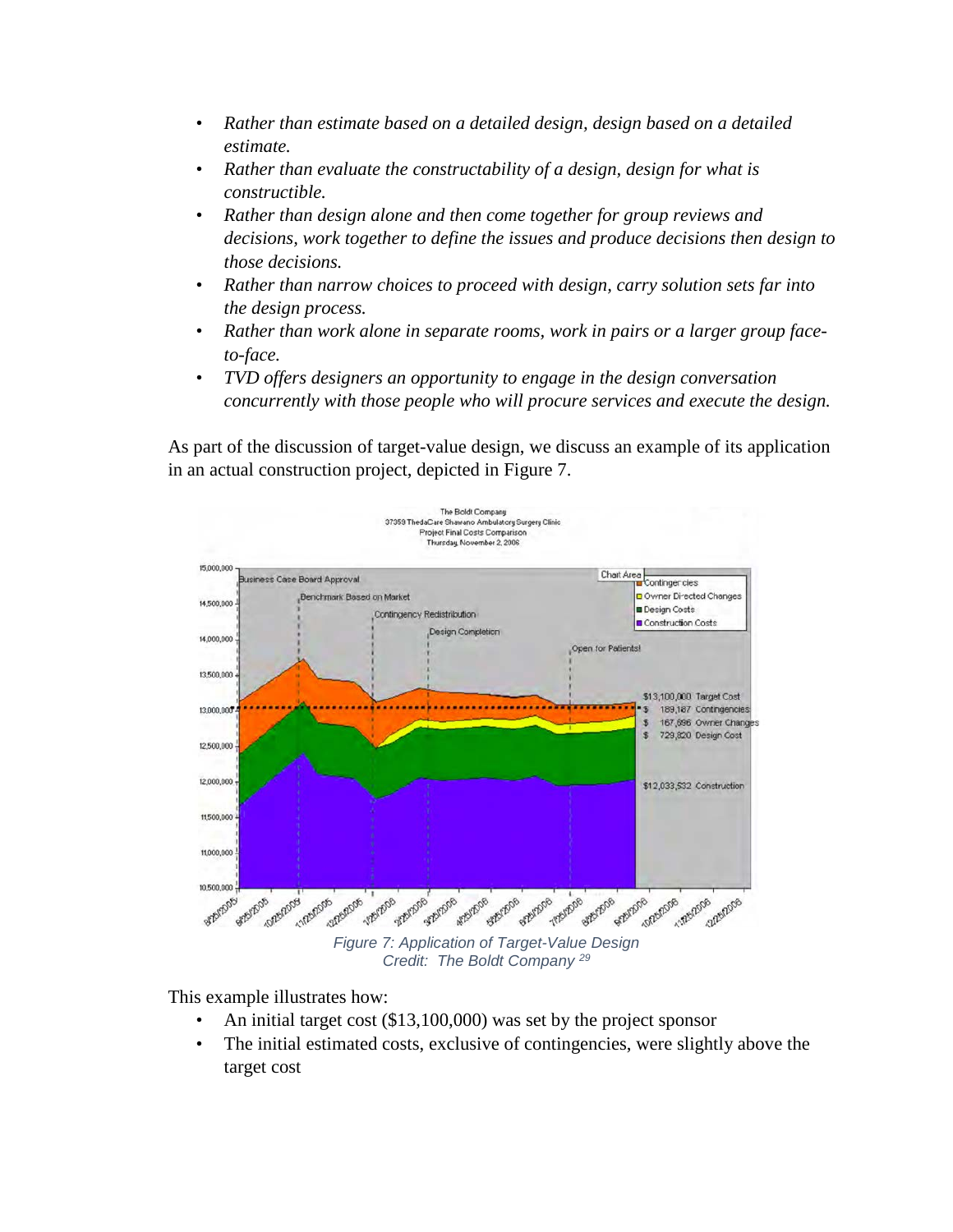- The design was modified to enable estimated costs, including contingencies, to approach the target cost
- The final design included owner-initiated changes that were covered by contingency allowances. As the project advanced, contingency funds wee used as needed and were reduced as actual costs were managed to align with estimates and keep total cists within the target budget
- Unused contingency funds were available at the end to share among project participants per project partners' original agreement.

Throughout the lesson on costs and budgets, we emphasize: a focus on owner/sponsordefined project value; early and meaningful engagement of all partners in project budgeting; and developing shared ownership of overall project success.

### Student Feedback

The exploration of contrasts and complements between geometric and living order approaches has afforded a rich ground for discussion and learning for students, as well as faculty. Students have engaged with the contrast and comparison as they have initiated and contributed to asynchronous discussions, live discussions during web conferences, and in writings they have prepared for individual and team assignments. Students have also shown great interest in lean project management practices and have written and presented about ways they can move practices within their organizations to more fully embrace lean project management approaches.

As part of the end-of-course evaluation students are asked:

- To self-rate their achievement of specific learning goals for the course;
- To rate the quality of various elements of the course (e.g., readings, web conferences, individual assignments, discussion forums, quality of interactions with faculty, responses to requests for help);
- To identify the most valuable and least valuable lessons;
- To suggest at least one improvement for the course;
- To rate and comment on their team project experience; and
- To rate the usefulness of what they learned in the course to (a) their current responsibilities or job, and (b) their future responsibilities/positions.

Within the Master of Engineering Management program, faculty place great weight on student feedback on the usefulness of what they learn in each course. Recall that these students are all practicing professionals, with an average of ten years' professional practice. Accordingly, the judgment of these students is grounded in substantial workplace experience. They have returned to graduate studies to fill gaps that their preceding undergraduate and graduate education has not provided as they advance in management responsibilities. Feedback summarized in Table 2 shows that students most recently placed a 4.82/5.00 value on the usefulness of their learning related to their intended future responsibilities. Most of the course's emphases that have been described in this paper have evolved over the past three years (2013-2015); feedback from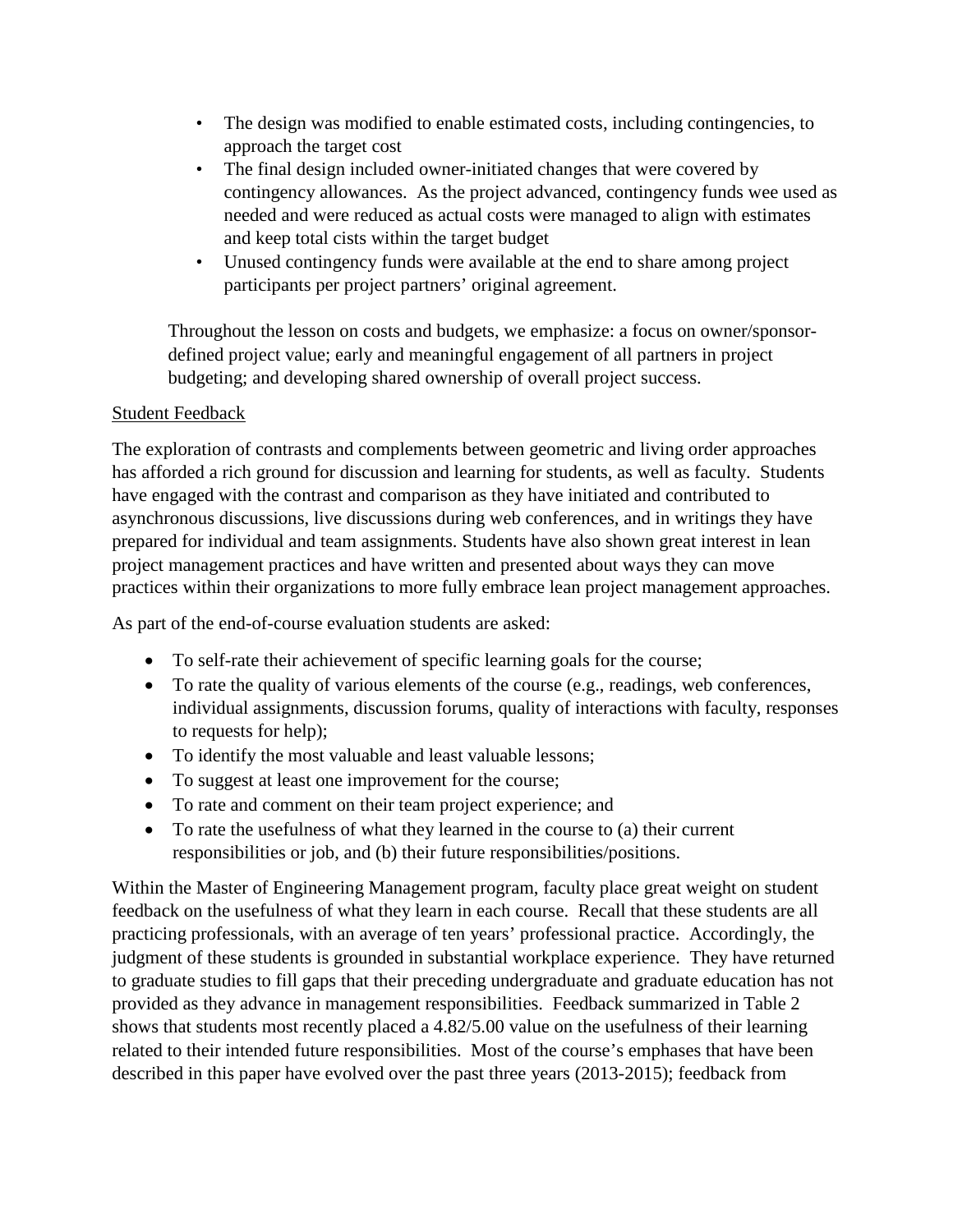students show that they have found these concepts and teaching relevant to their practice of engineering.

| Table 2                                                  |                                                     |                                                    |
|----------------------------------------------------------|-----------------------------------------------------|----------------------------------------------------|
| <b>Usefulness of Technical Project Management Course</b> |                                                     |                                                    |
| as Rated by Students                                     |                                                     |                                                    |
| (on scale of $1-5$ )                                     |                                                     |                                                    |
| Year                                                     | <b>Useful in current</b><br>responsibilities or job | <b>Useful in future</b><br>responsibilities or job |
| 2006                                                     | 4.09                                                | 4.55                                               |
| 2007                                                     | 4.20                                                | 4.60                                               |
| 2008                                                     | 4.00                                                | 4.60                                               |
| 2009                                                     | 4.33                                                | 4.85                                               |
| 2010                                                     | 4.35                                                | 4.69                                               |
| 2011                                                     | 4.40                                                | 4.70                                               |
| 2012                                                     | 4.13                                                | 4.50                                               |
| 2013                                                     | 4.70                                                | 4.81                                               |
| 2014                                                     | 4.44                                                | 4.81                                               |
| 2015                                                     | 4.67                                                | 4.82                                               |

### **Conclusions**

Astronaut Watney made it home because he had an exceptional bank of resources from which to make needed withdrawals. His resources included a broad and deep education, extensive training by NASA, and at least as importantly, a resolve and adaptability developed through his professional and life experiences. Presumably his training would have included high-stress experiential tests that would have required quick thinking and acting.

As project management instructors, we need to ask ourselves are we preparing our students academically and experientially to face the technical, managerial, and strategic issues they will face as their projects encounter unexpected challenges.

Recall Watney's words to his students:

*At some point, everything's going to go South on you. You're going to say, 'This is it. This is how I end.' Now, you can either accept that, or you can get to work. You have to solve one problem, and then solve the next problem, and then solve the next problem, and if you solve enough problems, you get to go home.* <sup>30</sup>

Let's continue to evolve in building courses and program curricula that go beyond teaching conventional, geometric order and teach students to adapt and thrive in the living order of their fast-paced, complex, constantly evolving projects.